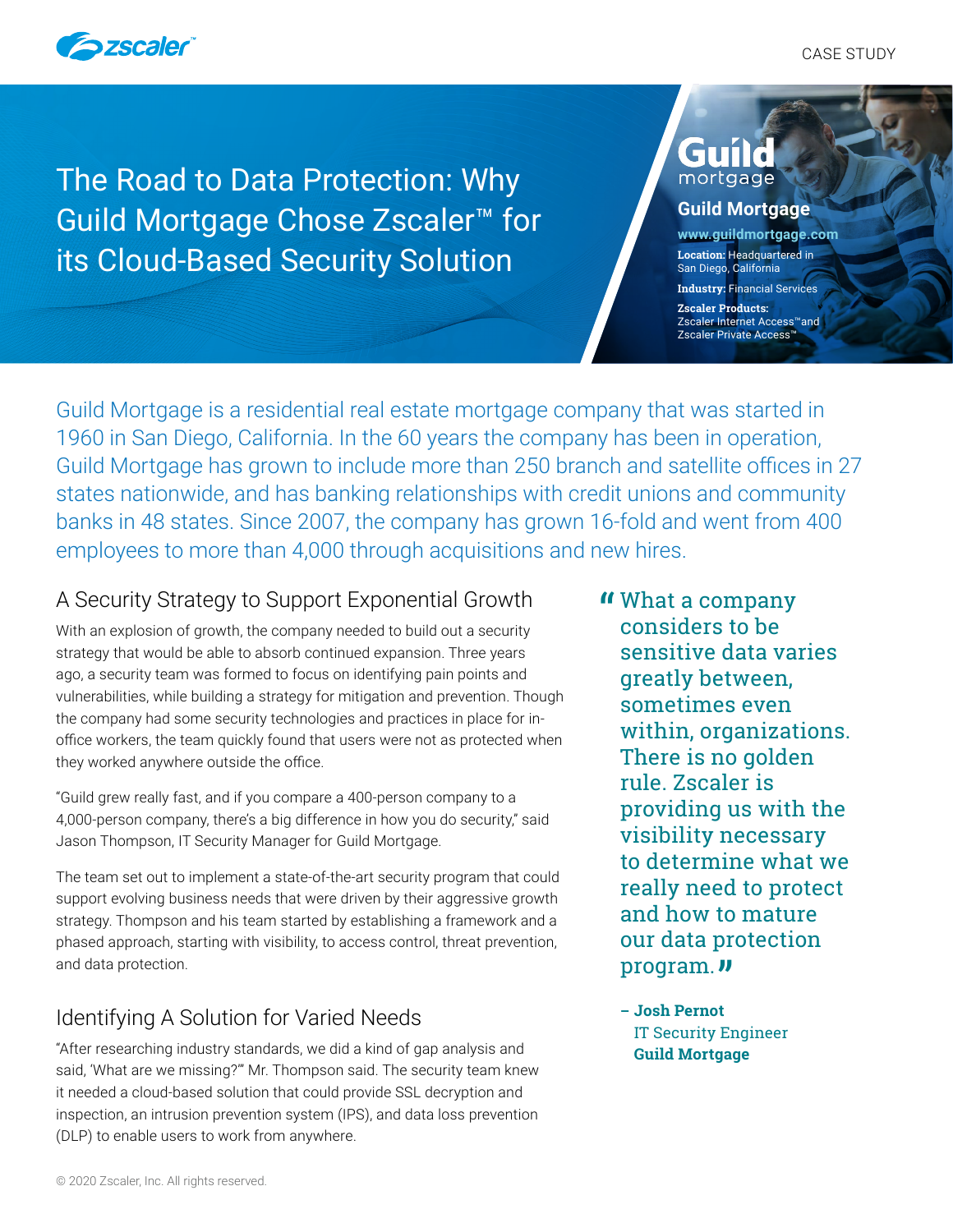

After looking at several different security vendors, the team homed in on cloud-delivered Zscaler Internet Access™(ZIA™) and Zscaler Private Access™ (ZPA™) and added both, at the same time, to the company-wide security framework. They were surprised by the ease of use and varied add-on features.

"We were really excited when we saw the Zscaler demos and use cases and, once we got our hands on it, we were even more excited," Mr. Thompson said. "I've never come across a product that makes turning on SSL decryption so easy—it just worked. Zscaler's solution also brought a ton more features than other solutions we demoed. It not only solved the content filtering part of it, it solved for threat protection, and there were more features we could add down the road. So we definitely loved the product."

### Building a Case for Security

An important goal for the security team was to emphasize the importance of security for their growing organization. To make their case for an expansion of the program, they had to build a business case to demonstrate the importance of their security initiatives and inform the C-suite of business risks. "Zscaler allowed us to gain visibility and present data and real-time evidence of security threats to our leadership team," Thompson said.

Zscaler has helped Guild Mortgage to identify and block several zero day and ransomware attacks, while bringing to light phishing attempts that hadn't been visible before. "Just within the first month, seeing the sheer amount of phishing content that Zscaler detected, was eye-opening" said Josh Pernot, IT Security Engineer for Guild Mortgage.

"Zscaler gave us that visibility and protection to stop incoming threats," Mr. Thompson said. "Right off the bat, we were getting that value. I don't think we could've done it without the Zscaler stack."

This, in addition to communicating real-world stories of security incidents and their consequences, was essential for Thompson's team to influence how the business thought about security, and motivated the delivery of proactive and preventative security instead of being reactionary.

# Data Protection: The Final Phase of a Security Transformation

Guild Mortgage has successfully provided visibility and is now controlling access, providing threat prevention, and focusing on implementing a full data protection program delivered from the cloud.

Classifying which data is sensitive lays the foundation of a data protection program that protects the business without being restrictive as to what users can do. "What a company considers to be sensitive data varies greatly between, sometimes even within, organizations. There is no golden rule," Mr. Pernot said. "Zscaler is providing us with the visibility necessary to determine what we really need to protect and how to mature our data protection program."

"We are already protecting PCI and PII using Cloud DLP and have fingerprinted some of our loan forms, tracking potential data leakage through Exact Data Match (EDM). By having the visibility of what data is leaving our network, we are able to make a case to move from monitoring and alerting to blocking transactions."

CASB is another area of focus. "Looking at the latest and greatest stuff on CASB, we really like where Zscaler is going with this, so we're very interested in continuing down that road to build out our data protection program," Mr. Thompson said.

# If I've never come across a product that<br>makes turning on SSL decryption so makes turning on SSL decryption so easy—it just worked.*"*

**– Jason Thompson** IT Security Manager **Guild Mortgage**